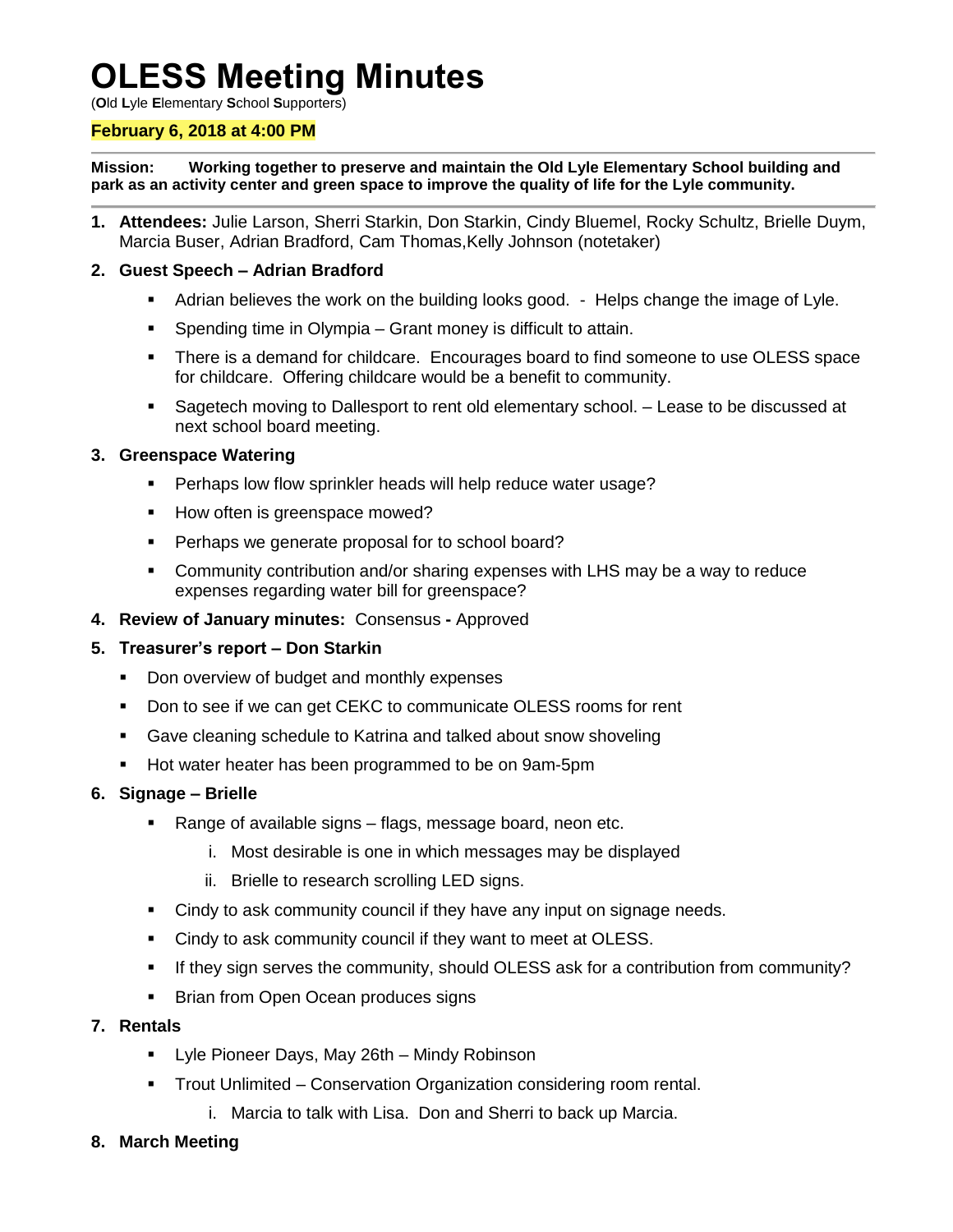**Don, Sherri and Julie will not be here for March meeting** 

#### **9. Quote Review**

- **HVAC Quote:** 
	- i. Hallway \$10,681 plus tax
	- ii. Classrooms \$14,152 plus tax
	- iii. Cindy to look for another quote for HVAC
- **Sherri moves to approve window trim quote Consensus**

#### **10. Lock Change**

- **Figure 1** Four total locks that will be rekeyed
- **Locks to be rekeyed this summer**

#### **11. CECK Survey**

- **What is important?** 
	- i. Grant writing
	- ii. Fundraising

## **12. Building Issues – Updates on Restoration Projects**

- Should old windows be sold? TBD
- Cindy Chimney needs to be re-chinked. TBD
- Don Suggested using clamp lights in order to keep pipes from freezing in winter ~\$30 per set up.
	- i. Don purchased 4 devices instead of 3.
- Voicemail service Kelly to move forward with Gmail Voice option.
	- i. New phone number: (541) 904-0385
	- ii. Number connected to Kelly's phone and email.

## **13. Events**

- Don Suggests following rental fee schedule: (Approved)
	- i. \$25 for 2 Hours
	- ii. \$40 Half Day
	- iii. \$70 per Day
	- iv. Children's Programming will be discounted (Scouts or other children's organizations)
	- v. We should add to application that we offer a sliding fee scale.
		- 1. Marcia to update form and website.
- **•** Lyle Pioneer Days Use of entire facility for a full day.
	- i. Mindy Robinson to head up committee for Lyle Pioneer Days
	- ii. OLESS will need to cover cost og supplies/expenses for event
	- iii. Maybe vendors will contribute to cover expenses
	- iv. Sherri to discuss with Mindy

#### **14. Action Items**

Cindy/Julie - ESD to explore early childhood education possibilities